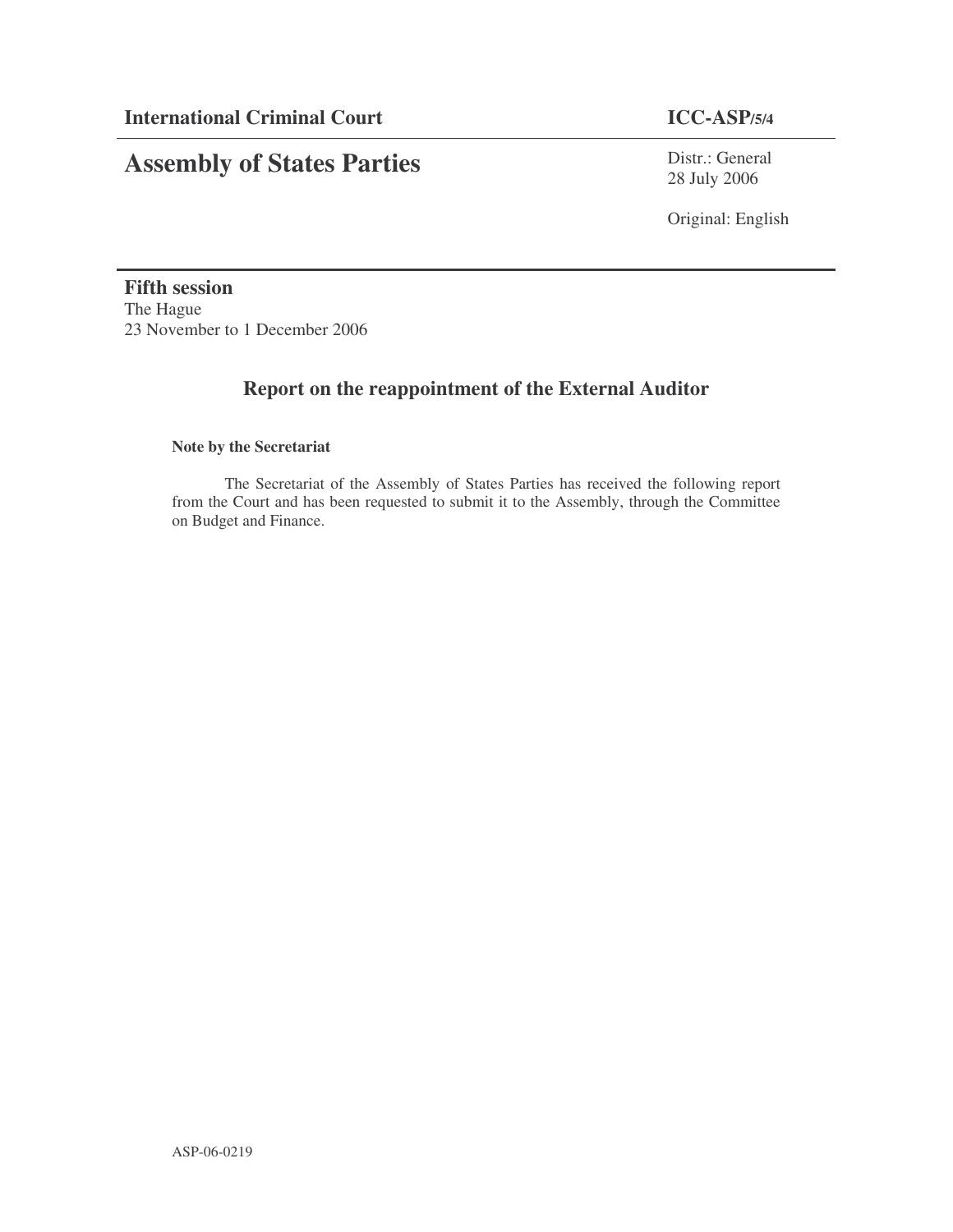#### **A. Background**

1. Regulation 12.1 of the Financial Regulations and Rules of the Court provides that:

"The Assembly of States Parties shall appoint an Auditor, which may be an internationally recognized firm of auditors or an Auditor General or an official of a State Party with an equivalent title. The Auditor shall be appointed for a period of four years and its appointment may be renewed."

2. The Assembly of States Parties ("Assembly") at its first session, in 2002, delegated the appointment of an External Auditor to the Bureau of the Assembly ("Bureau") and requested that it report to the Assembly at the resumed first session in February 2003. Subsequently, in November 2002, the Office of the Director of Common Services of the Court circulated to missions of States Parties at The Hague and Brussels a request for proposals for the position of Auditor.

3. At the second resumption of its first session, the Assembly was informed that the Bureau, at its meeting on 21 April 2003, acting under the delegated authority of the Assembly, had appointed the National Audit Office of the United Kingdom of Great Britain and Northern Ireland (NAO) as Auditor for the Court for a period of four years. This appointment was based on the results of the bidding process and was communicated to the NAO by way of a letter from the President of the Assembly. The appointment lapses following the NAO's audit of the financial period ending 31 December 2006.

4. At its fourth session, in 2005, the Assembly indicated that it was in principle inclined to renew the appointment of the NAO as Auditor for a second four-year period and requested the Court to submit a report to the Assembly, through the Committee on Budget and Finance, on the terms and conditions for the renewal.<sup>1</sup>

### **B. Terms and conditions for the renewal**

5. The Court has brought to the NAO's attention the Assembly's indication as to its inclination to renew the appointment and has discussed with the NAO the terms and conditions on which such renewal would be made. The following is based upon those discussions.

6. The NAO's fees for its audit of the Court for the period ending 31 December 2003 were in the sum of  $\epsilon$ 40,000. Since that time, the fees charged have increased to  $\epsilon$ 52,000 in respect of the 2005 audit of the Court and €3,000 in respect of the audit of the Victims Trust Fund for the same period. The NAO has indicated to the Court that this increase reflects the increased workload involved in auditing the Court in light of the growth in the size of the Court and in the range of its activities since 2002. The NAO has also indicated that it anticipates that its fees for the period 2007-2010 would be limited to no more than an annual increase of 3.5 per cent. <sup>2</sup> A profile of fees for the period 2007-2010 submitted to the Court by the NAO appears in the annex.

7. The Court is of the view that the current arrangements have worked well and strike the right balance between predictability of the costs of the audit and flexibility to add additional components to the scope of the work of the NAO should the need arise.

<sup>1</sup> *Official Records of the Assembly of States Parties to the Rome Statute of the International Criminal Court, Fourth session, The Hague, 28 November to 3 December 2005* (International Criminal Court publication, ICC-ASP/4/32) part II, B.3, para. 45.

 $2^2$  The NAO has confirmed this in writing, in a letter dated 23 May 2006.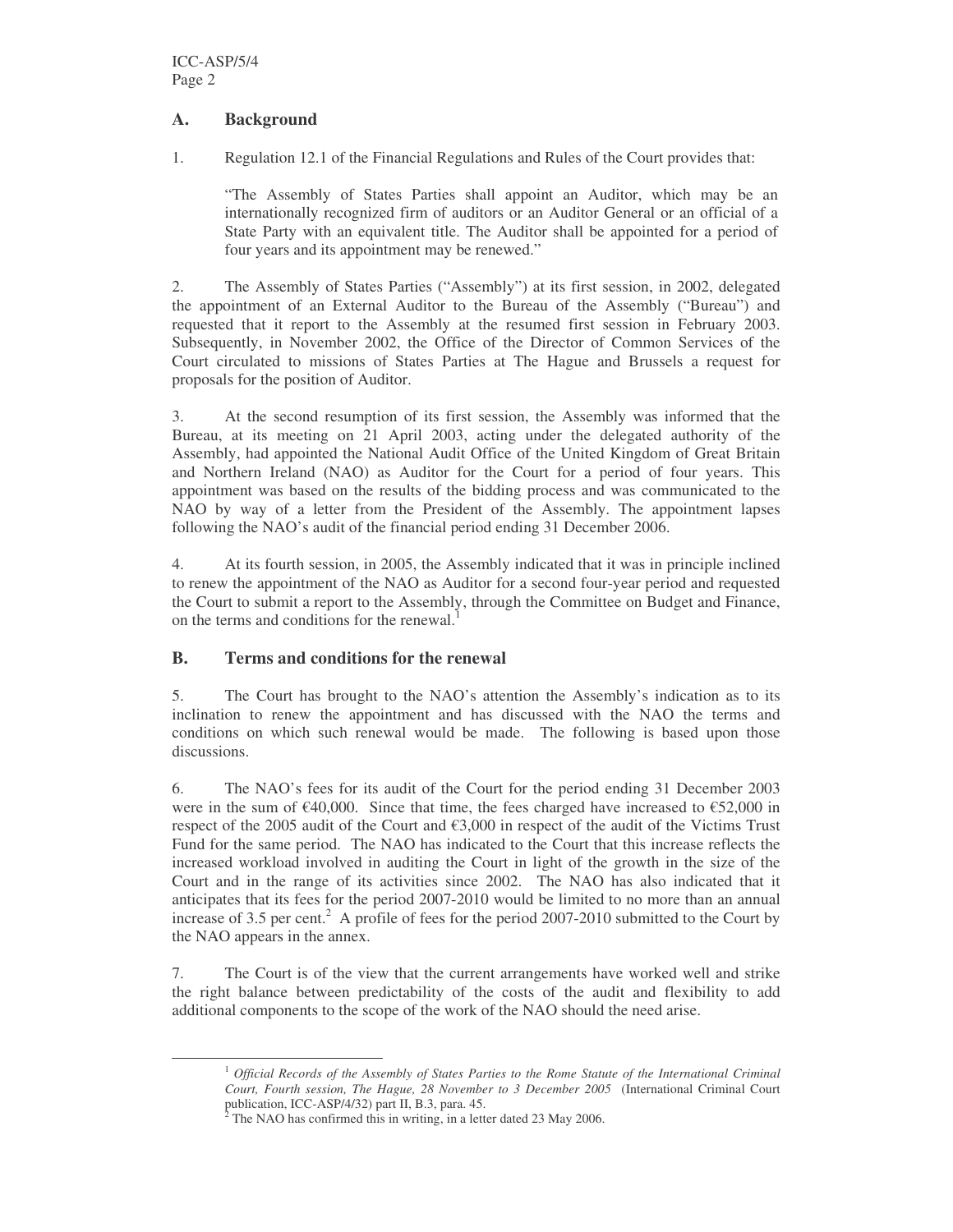8. Accordingly, if the Assembly decides at its fifth session to renew the appointment of the NAO as Auditor, it is proposed that the appointment should once again be communicated to the NAO by way of a letter from the President of the Assembly to the Auditor General of the United Kingdom of Great Britain and Northern Ireland, making reference to the NAO's communication regarding their expected fee schedule for the audits during the period of the reappointment. Additionally, the Court is in discussions with the External Auditor with a view to drafting and executing a formal audit contract, which will reflect the requirements of the Assembly and will incorporate the agreed anticipated fees referred to above.